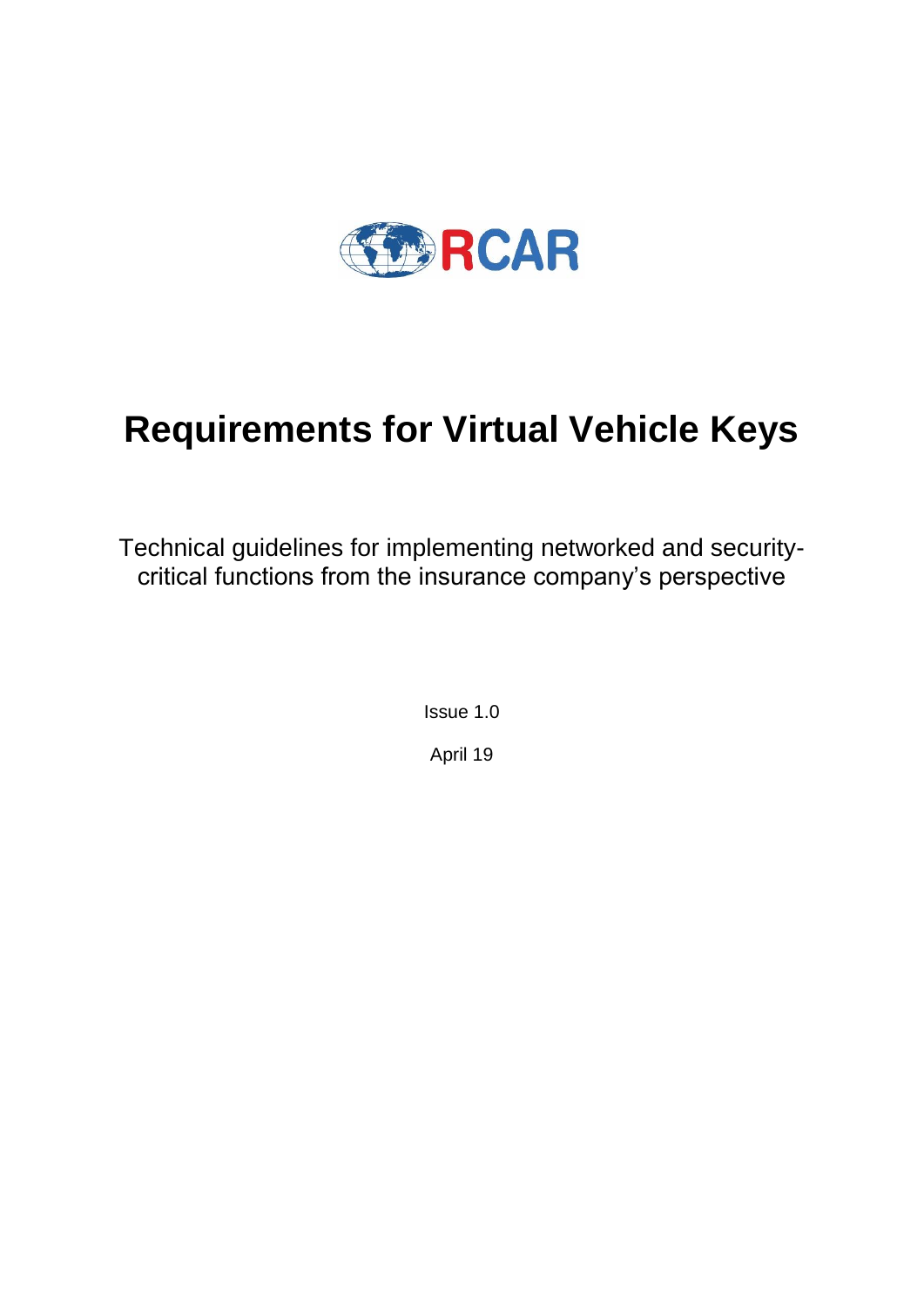

**EDIT 30 April 2019:**

**General: file creation**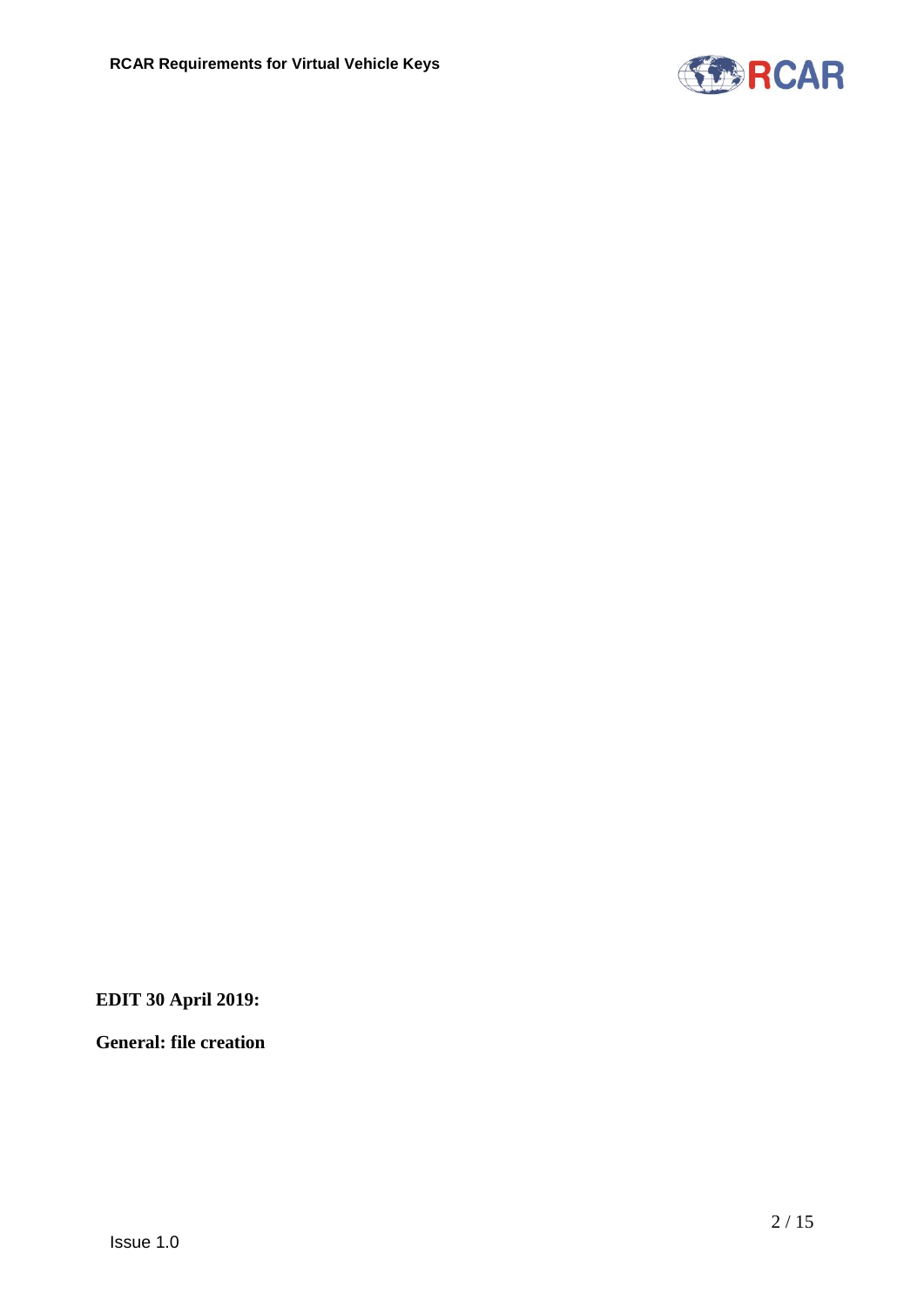



## **INDEX**

- **1. DEFINITIONS**
- **2. INTRODUCTION**
- **3. REFERENCE ARCHITECTURE AND PROCESS SEQUENCE**
- **4. OVERALL SYSTEM REQUIREMENTS**
- **5. MOBILE END DEVICE REQUIREMENTS**
- **6. BACKEND REQUIREMENTS**
- **7. FORENSIC REQUIREMENTS**
- **8. REFERENCES**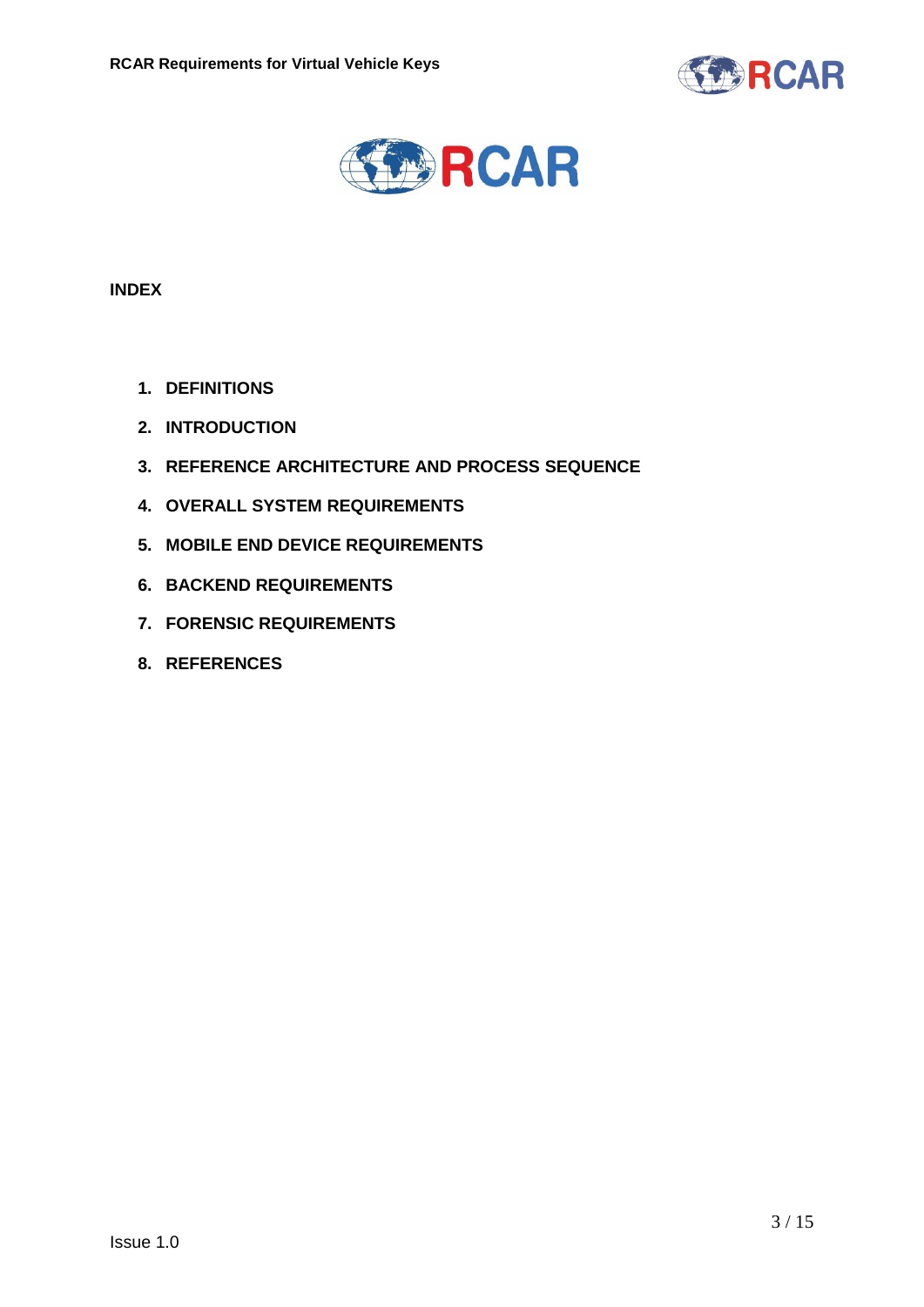

## **1. DEFINITIONS**

| <b>Term</b>                               | <b>Complete definition of term</b>                                                                                                                                                                                                                                                                  |
|-------------------------------------------|-----------------------------------------------------------------------------------------------------------------------------------------------------------------------------------------------------------------------------------------------------------------------------------------------------|
| Ad-hoc modus                              | allows one device to communicate with each other directly                                                                                                                                                                                                                                           |
| Agent                                     | Any user or process that acts upon a system entity                                                                                                                                                                                                                                                  |
| <b>BLE</b>                                | <b>Bluetooth Low Energy</b>                                                                                                                                                                                                                                                                         |
| <b>BSI</b>                                | Bundesamt für Sicherheit in der Informationstechnik [German Federal<br>Office for Information Security]                                                                                                                                                                                             |
| Entity                                    | Entity (also referred to as an information object) is used in data modeling<br>to refer to an object which is to be clearly defined and which is to be<br>used to store or process information. The object can be tangible or non-<br>tangible, concrete or abstract. Exempels: a vehicle, a person |
| <b>CC</b>                                 | Common Criteria (for Information Technology Security Evaluation)                                                                                                                                                                                                                                    |
| Credentials                               | Credentials are an instrument for authenticating to a system the identity<br>of another system or of a user                                                                                                                                                                                         |
| ECU                                       | <b>Electronic Control Unit</b>                                                                                                                                                                                                                                                                      |
| <b>FIPS</b>                               | <b>Federal Information Processing Standards</b>                                                                                                                                                                                                                                                     |
| <b>MED</b>                                | <b>Mobile End Device</b>                                                                                                                                                                                                                                                                            |
| MitM                                      | Man in the Middle                                                                                                                                                                                                                                                                                   |
| <b>MNO</b>                                | Mobile Network Operator                                                                                                                                                                                                                                                                             |
| <b>NFC</b>                                | <b>Near Field Communication</b>                                                                                                                                                                                                                                                                     |
| <b>OBC</b>                                | Out of Band Channel                                                                                                                                                                                                                                                                                 |
| <b>OEM</b>                                | <b>Original Equipment Manufacturer</b>                                                                                                                                                                                                                                                              |
| <b>PIN</b>                                | <b>Personal Identification Number</b>                                                                                                                                                                                                                                                               |
| <b>SP</b>                                 | Service provider                                                                                                                                                                                                                                                                                    |
| Verification of<br>identity and<br>access | Authentication is a first step in testing identity by actively claiming a<br>particular identity and verification of the claimed authentication.                                                                                                                                                    |
| permission                                | Authorization is the granting of special rights.                                                                                                                                                                                                                                                    |
| <b>TEE</b>                                | <b>Trusted Execution Environment.</b>                                                                                                                                                                                                                                                               |
| Timestamp                                 | Day and time of the event                                                                                                                                                                                                                                                                           |
| <b>TPM</b>                                | <b>Trusted Platform Module</b>                                                                                                                                                                                                                                                                      |
| <b>VVK</b>                                | <b>Virtual Vehicle Key</b>                                                                                                                                                                                                                                                                          |
| <b>WLAN</b>                               | <b>Wireless Local Area Network</b>                                                                                                                                                                                                                                                                  |
| VI                                        | Vehicle Immobilizer                                                                                                                                                                                                                                                                                 |
| Vehicle<br>lifecycle                      | Period between SOP and substantial update of function VFS or EOP<br>plus two years                                                                                                                                                                                                                  |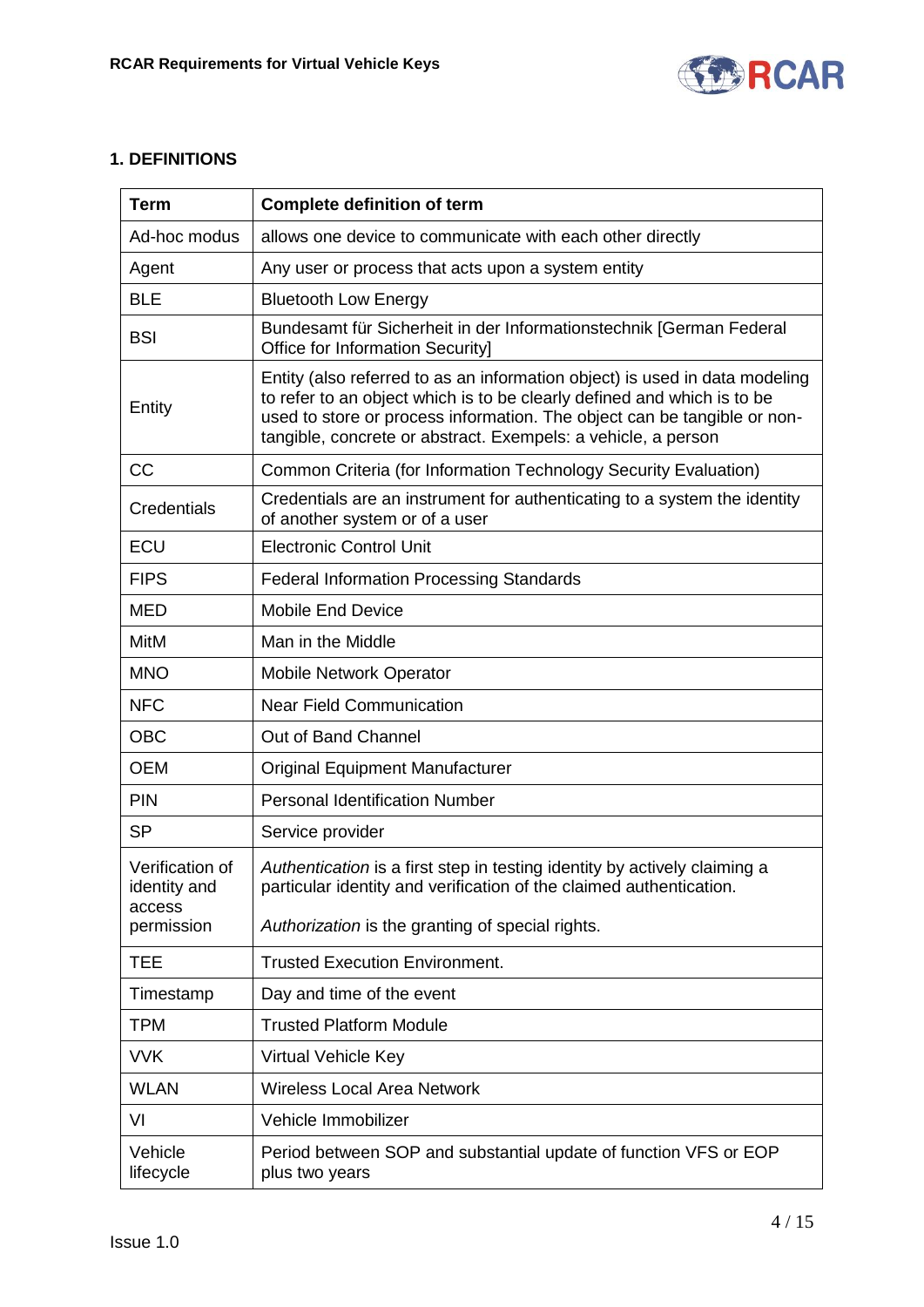

## **2. INTRODUCTION**

Theft is a major theme in motor insurance and is characterized by high average damages. This leads to significantly increased claims costs for a large number of vehicle models. Theft includes not only total theft, which is significantly related to the vehicle type, but also partial theft and theft from the vehicle, which is accompanied by high consequential damages.

Nowadays, the development and integration of electronic components in the automotive industry is taking on a new dimension, in that an increasing number of innovative, networked convenience and customer functions are being put on the market. Among other things, OEMs also offer their customers a virtual key as an application on a mobile end device, in addition to the conventional physical vehicle keys, and other digital after-sales services which are based on global networked systems. Current and future developments in the consumer and automotive industries result in new attack vectors on interfaces between the entities of these networked systems.

In this document, RCAR presents the requirements for *the Virtual Vehicle Keys* (VVK) from the insurance company's perspective. The requirements are intended in particular to make the access and driving authorizations secure. By meeting these requirements when designing the system, vehicle manufacturers can protect it against misuse while at the same time taking requirements regarding underwriting and forensics in the case of a claim into account.

The following requirements are the result of a generic risk analysis and therefore agnostic to the implementation of digital business processes, technologies such as cloud computing or the use of mobile devices. The risk analysis was carried out by the Fraunhofer Institute for Secure Information Technology (SIT) on behalf of the AZT. In principle, the requirements can be applied to any networked system where the vehicle itself is to be considered a selfcontained participant and can be replaced or enhanced by a mobility concept.

The requirements defined in this document are based on the technical guidelines of the German Federal Office for Information Security (BSI), which specify standard measures and methods for ensuring baseline IT security in Germany [\[1\]](#page-14-0). The specifications of the BSI are regarded as minimum requirements and should be taken into consideration and implemented in the development process to ensure system reliability. As a counterpart to the BSI, the National Institute of Standards and Technology (NIST), for example, is responsible for similar IT security process standardization in the USA.

In the following, a relevant reference architecture with the entities involved will first be described. This results in the requirements for the Virtual Vehicle Key as a networked system of multiple entities. Lastly, the requirements for the forensic process will be set out and explained.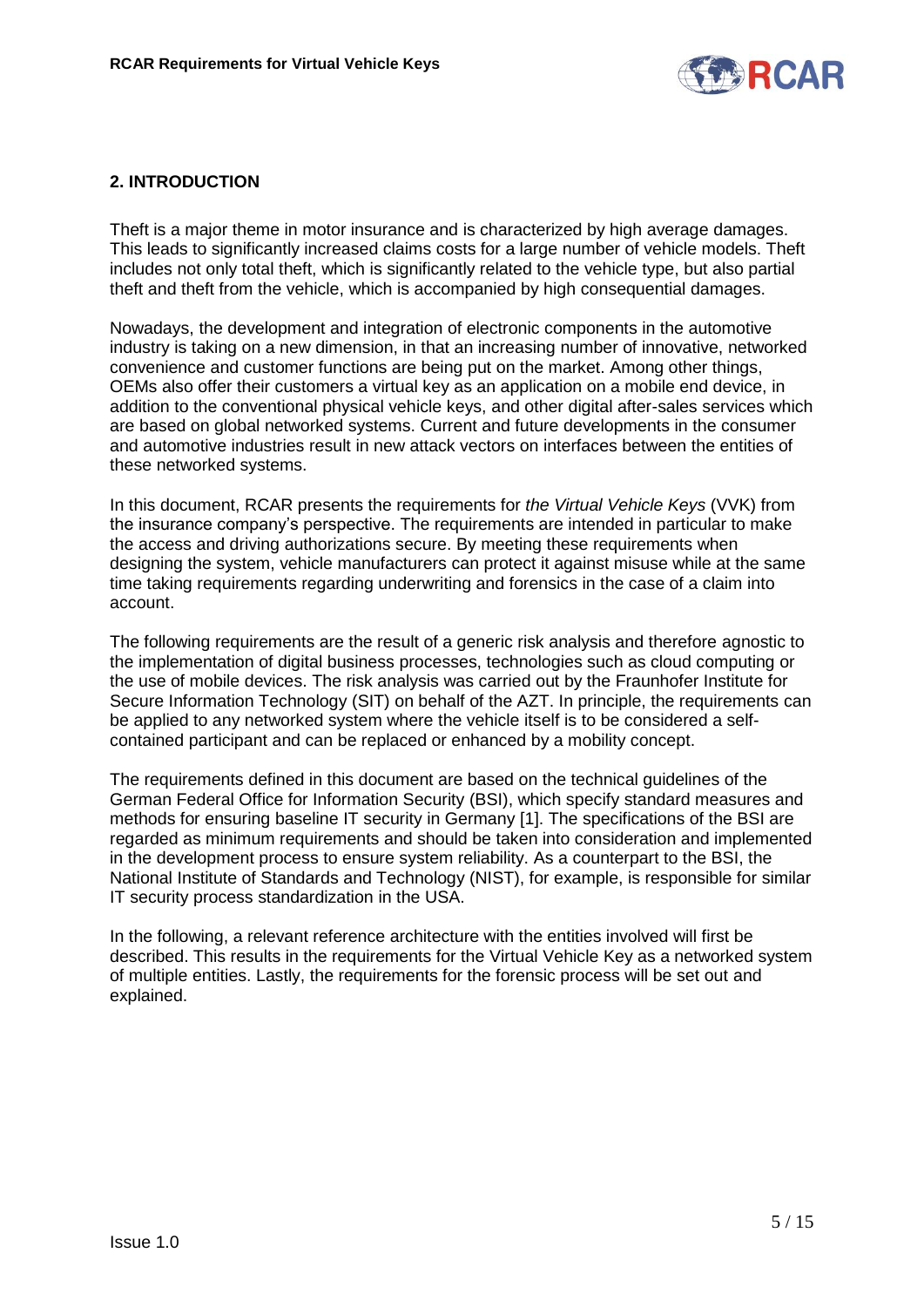

# **3. REFERENCE ARCHITECTURE AND PROCESS SEQUENCE**

In Figure 1, a possible reference architecture for the Virtual Vehicle Key (VVK) ecosystem and the entities involved in the context of virtual vehicle keys are shown.

The ecosystem essentially consists of three entities:

- 1. a vehicle
- 2. a backend
- 3. a user with their mobile end device (MED).

To maintain the clarity of the figure and the subsequent descriptions, the vehicle and the user are each considered to be a single entity, however, the architecture shown here also remains valid when scalable to multiple vehicles and users with corresponding mobile end devices (e.g. including combinations of smartphones and smartwatches). From this architecture, carsharing concepts can be derived, such as the multi-user case, in which multiple users are given access to one vehicle or, as in the multi-key case, it is possible to access multiple vehicles by means of different keys on one mobile end device.



Figure 1: Ecosystem and entities involved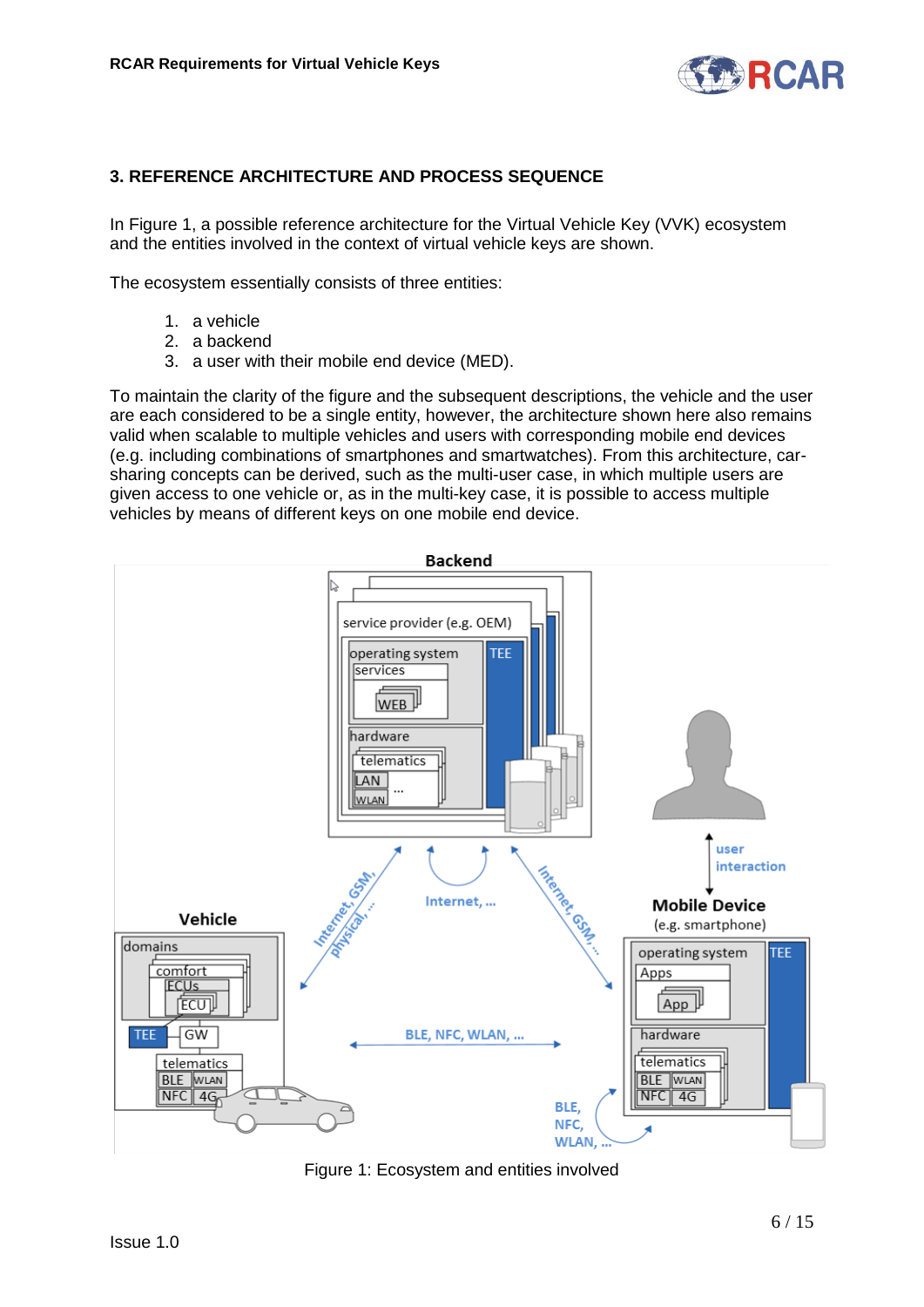

The reference architecture is intentionally kept simple so as not to restrict the functional design and to make it possible to include new technologies whose development cannot be foreseen at the present time.

The backend can be operated by various parties' service providers (SP) (e.g. original equipment manufacturers (OEMs), mobile network operators (MNOs), distributors or carsharing providers). Mobile End Devices include smart mobile devices and smart wearables, such as smartphones, smartwatches and tablets.

As can be seen in Figure 1, the individual entities communicate with one another via various interfaces and communications protocols. The communication between the vehicle and the backend and between the mobile end device and the backend typically takes place over a cellular internet connection. This communication should take place exclusively via mutually authenticated channels to ensure the validity of all communication participants. This measure protects against (entity) spoofing threats and unauthorized sending or changing of unencrypted messages on the bus system in the vehicle.

For communication between the vehicle and the mobile end device, short-range wireless technologies such as Bluetooth Low Energy (BLE), Near Field Communication (NFC) or Wireless Local Area Network (WLAN) can be used in ad-hoc mode, which allows a direct connection between the two entities without interposing infrastructure. In order to avoid replay and man-in-the-middle (MitM) attacks, only short-range wireless technologies should be used, which can be found in the recommendations by the BSI. An indirect connection from the mobile end device to the vehicle via the backend is also possible. Communication between separate service providers in the backend should be exclusively via mutually authenticated and encrypted channels, typically over standard internet connections.

The general process sequence essentially can consist of four steps necessary for authentication between user and vehicle:

- 1. system initialization
- 2. user registration
- 3. virtual vehicle key download
- 4. authentication to the vehicle.

During the system initialization, each vehicle will be unambiguously paired with its backend. The backend should be provided with individual certificates so as to be able to carry out mutually authenticated and encrypted communication. Since protecting the cryptographic key material is of particular importance, these keys should be stored in a secure storage and execution environment such as a trusted execution environment (TEE) in all the entities involved. In particular in the vehicle and also later in the mobile end device in which the virtual vehicle key is executed, only TEEs with high protection, e.g. hardware-based TEEs or TEEs with appropriate certifications, should be used.

After the Virtual Vehicle Key system is initialized, the user can be registered to download a virtual vehicle key and later authenticate themselves to the relevant vehicle. During the registration, the unique identity of the driver or user must be recorded so that the authorization can be checked during later authentications. These steps after the initialization are to be performed for each MED or user.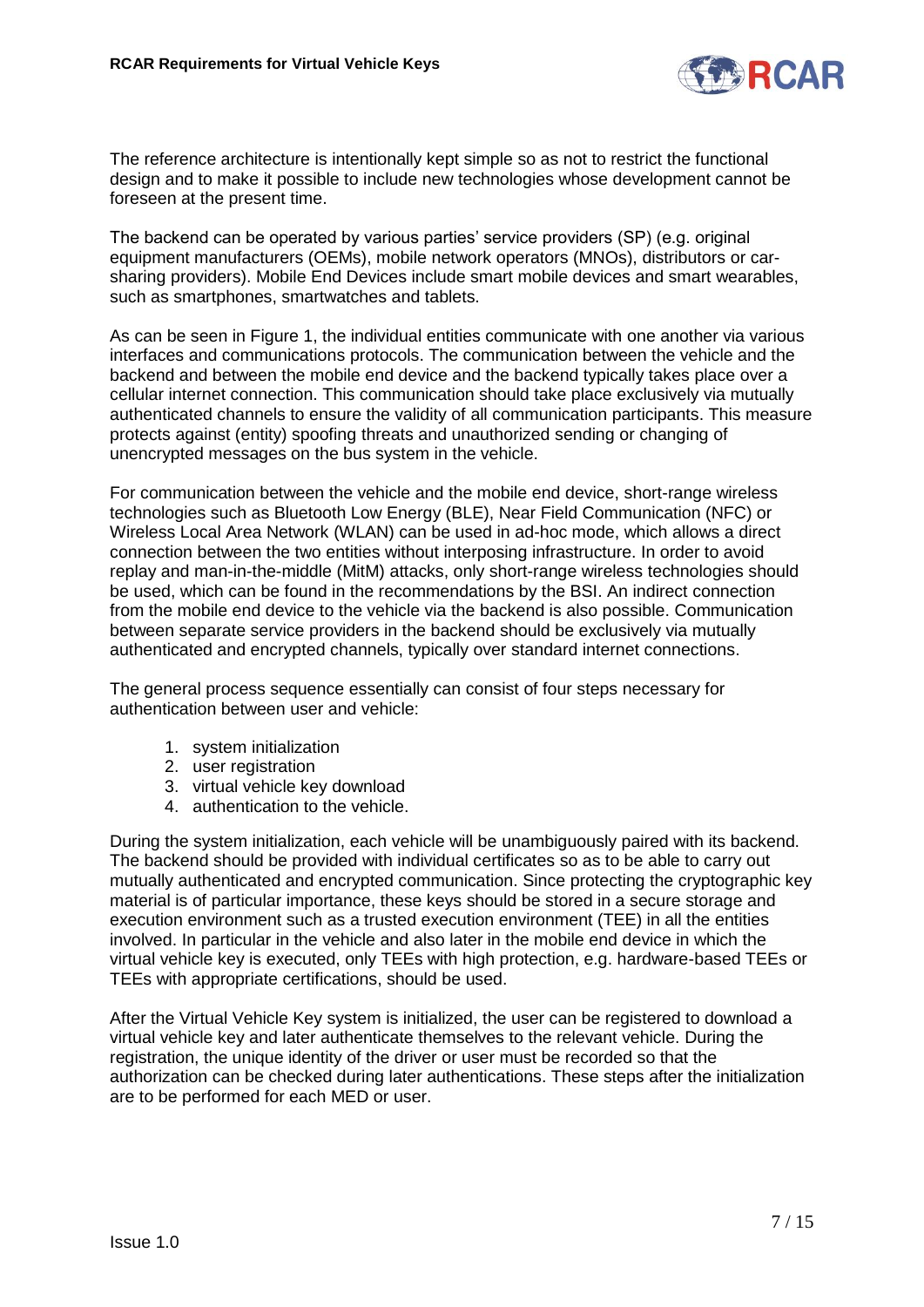

Whereas entities such as the vehicle and the backend typically authenticate using digital certificates, the user can authenticate themselves to the ecosystem with various authentication techniques. These include knowledge of a password or personal identification number (PIN), possession of a smartcard or other physical token or biometric identifiers such as fingerprints or facial features. Combining two or more of these authentication techniques results in a multi-factor authentication system which is described by the BSI as strong authentication [\[2\]](#page-14-1). In its Technical Guidelines, the BSI provides an assessment and long-term guidance for current cryptographic methods, protocols to be used, and key lengths, as well as the respective scopes in which these authentication factors are presumed to be secure and can be used [\[3\]](#page-14-2).

In order to limit damages in the event of vehicle theft, mechanisms must be implemented in the system to enable the revocation of previously-issued usage authorizations. In this case, a distinction is made between active and passive measures. Active measures include revocation lists, which are stored and updated directly in the vehicle. Passive measures include enforcement of time-based expiration for issued keys. In order to cover the offline case, in which it is not possible to establish a connection to the vehicle to update revocation lists, the active revocation mechanism should be combined with the passive to enforce regular communication with the backend for the purpose of prohibiting further use of keys. A revocation process must also be implemented on the MED. The actual revocation of the right to use must be documented.

If certification should become necessary, it must be acquired in accordance with the internationally accepted standard Common Criteria for Information Technology Security Evaluation (CC), as well as by the Federal Information Processing Standard (FIPS) in the USA.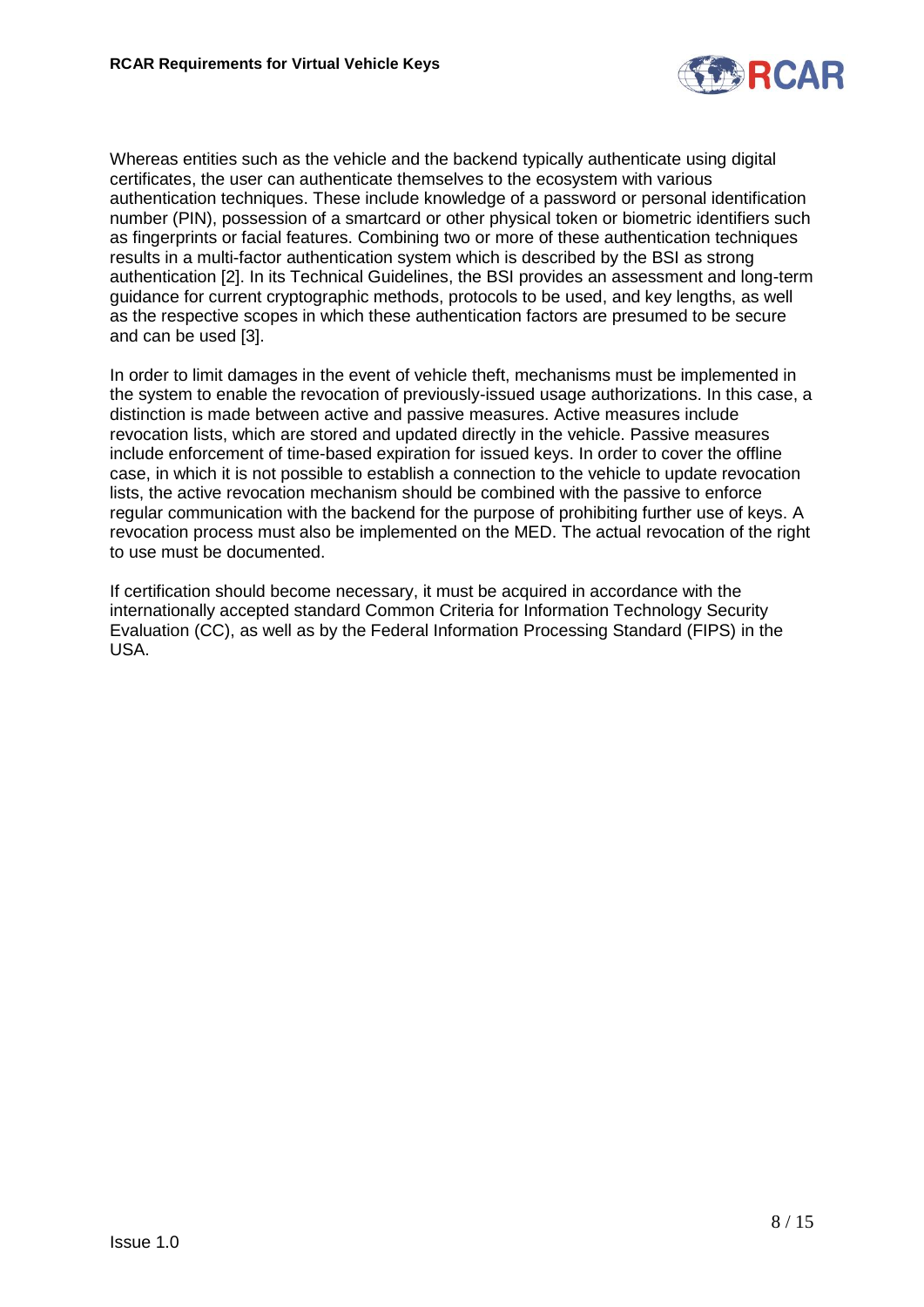

## **4. OVERALL SYSTEM REQUIREMENTS**

The following requirements should be implemented when designing the overall VVK system.

- 1. A VVK system must be designed in accordance with current IT Baseline Protection of the BSI [\[1\]](#page-14-0):
	- 1.1. All interfaces between entities involved and along the initialization and registration process chain must be authenticated and encrypted to prevent unauthorized access to the system and to ensure that locking and driving functions are initiated only by authorized users.
	- 1.2. Cryptographic algorithms and key lengths must be at least as strong as baseline recommendations from the BSI [\[1\]](#page-14-0) or other appropriate standard-making body.
	- 1.3. Authentication between a VVK user and one of the system entities must be ensured with at least two factors.
	- 1.4. Authentication methods and cryptographic mechanisms must be updatable during the vehicle life cycle.
- 2. The system must be designed to ensure that duplicating a VVK is not feasible.
- 3. A unique VVK must be generated for each combination of vehicle and mobile device. It must not be feasible to assign an individual key to more than one vehicle.
- 4. Role-based access control [\[6\]](#page-14-3) should be used to ensure that unauthorized users or agents cannot gain access to security-critical data within the system.
- 5. A secure time reference for the overall system must be maintained.
- 6. Cryptographic keys may not be stored unencrypted by any system entity.
- 7. For communication between the vehicle and the mobile end device, standardized protocols and a timestamp, or freshness value, should be used to prevent known attacks such as replay, MitM and DoS attacks.
- 8. All the communication channels implemented for the VVK ecosystem, such as BLE, NFC, internet, GSM, etc., as well as physical channels such as the OBD interface, must be effectively protected against known replay, MitM or similar interception threats.
- 9. The unauthorized sending of messages to the internal vehicle on-board network for access and driving authorization must be prevented.
- 10. A vehicle immobilizer must not be deactivated if the MED is not present within the vehicle interior (analogously to current conventional key systems).
- 11. Authorization of physical access functions (opening and closing passenger and cargo area doors) must be implemented separately from authorization of driving functions (deactivating the vehicle immobilizer and allowing the engine to be started):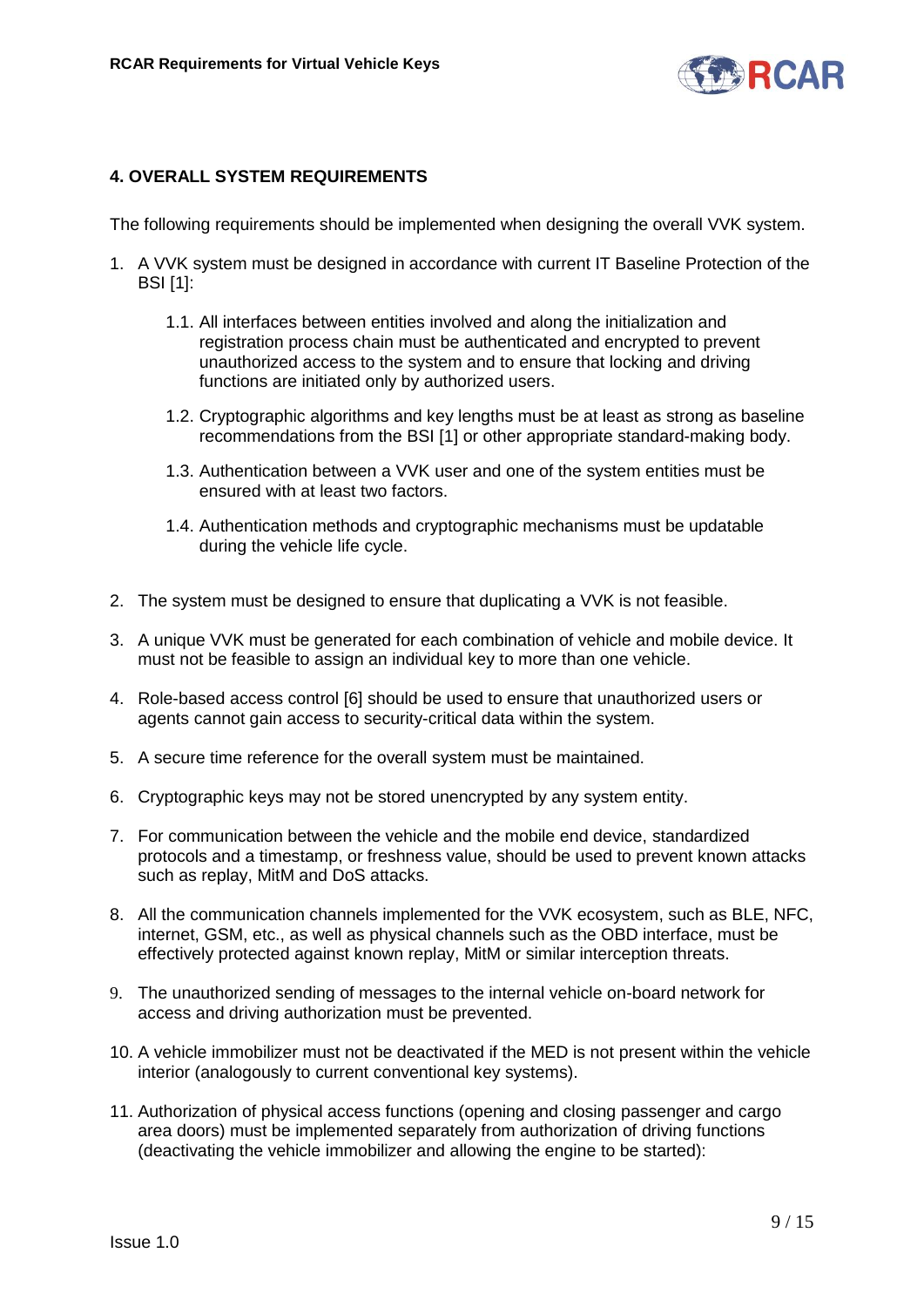

- 11.1. The access authorization and the deactivation of the vehicle immobilizer must be implemented separately.
- 11.2. Driving authorization must be granted only after successful access authorization.
- 11.3. Driving authorization must be granted only after authorization to open a passenger door, not a cargo area door (e.g. to protect the package delivery services).
- 12. Revocation lists and policies stored in the vehicle must be cryptographically signed in accordance with recommendations by the BSI or other appropriate standard-making body in order to prevent unauthorized changes.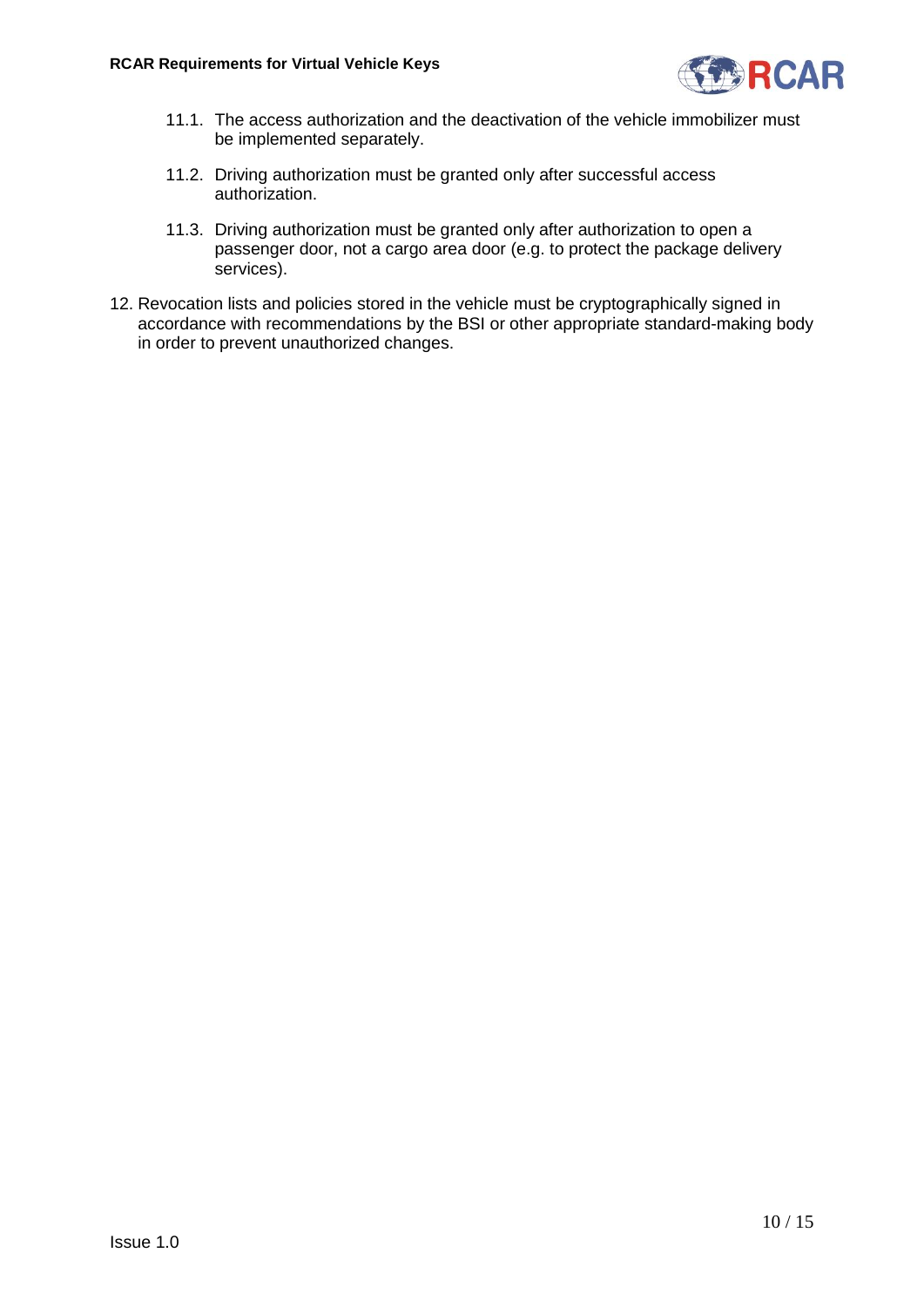

#### **5. MOBILE END DEVICE REQUIREMENTS**

The following design requirements apply to the mobile end device and the installed application that comprise the virtual vehicle key:

- 1. A VVK on a mobile end device must not be able to be manipulated by the user or third parties at any time.
- 2. Security-critical functions like granting driving authorization or creating digital signatures must be executed in a secure storage and execution environment on the mobile end device.
- 3. Security-critical data like credentials, tokens and cryptographic keys must be stored in a secure storage and execution environment on the MED.
- 4. Access to the VVK application should be protected by a password, PIN or biometric authentication.
- 5. Authentication of messages between the VVK on a MED and the vehicle is absolutely necessary to prevent replay attacks.
- 6. The user and their MED must authenticate themselves to the system using authentication processes according to the BSI.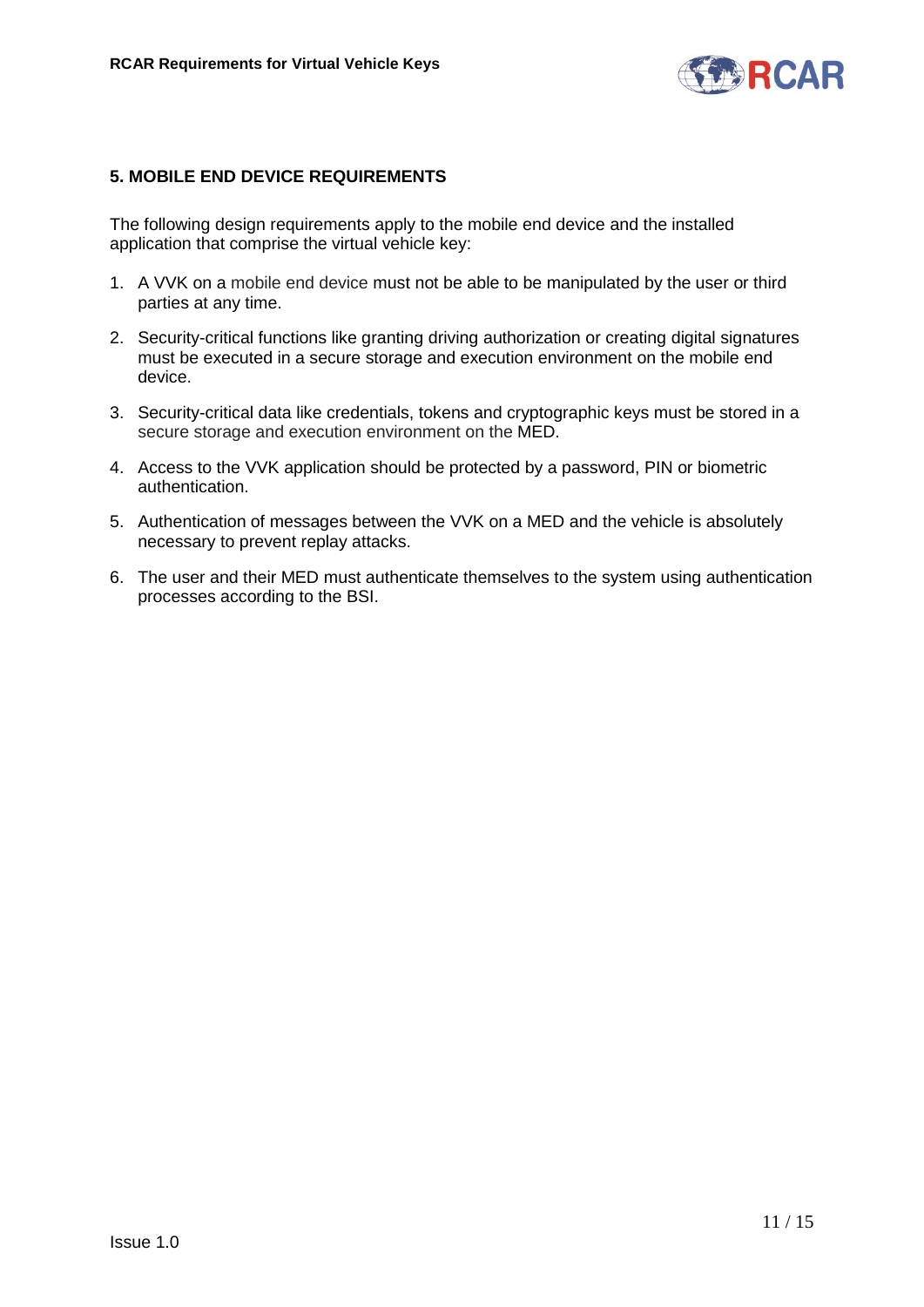

#### **6. BACKEND REQUIREMENTS**

Because of the volume and sensitivity of vehicle and user data stored, the security of backend entities is of particular importance. In addition, the need for backend entities to be exposed to the internet for communication with vehicles and MEDs results in an attack surface that may be exploited remotely by malicious actors.

The BSI, in its own study on safeguarding the backend, provides a series of basic measures for safeguarding generic servers against various attacks [\[5\]](#page-14-4). These measures are to be implemented as minimum requirements.

The following requirements should be implemented when integrating a backend into the overall system:

- 1. Only protocols which are standardized and recommended by BSI may be used for data transmission to prevent known attacks such as DoS, MitM, etc.
- 2. Cryptographic material for authentication and for encrypting communication channels must be protected against unauthorized access or manipulation.
- 3. All security-critical data and processes must be stored on the secure storage and execution environment of the backend so as to be protected against manipulation or reading.
- 4. The role and rights management [\[6\]](#page-14-3) is to be configured so that the number of persons authorized to manage security-critical data is kept to a minimum and the risk of attacks through social engineering is thus minimized.
- 5. The logfiles for usage authorization and virtual vehicle key administration must be protected against manipulation and attacks of any type.
- 6. Identified attack attempts on these logfiles should be documented transparently.
- 7. In order to detect attempts to attack the backend and reduce damage over time, a monitoring process according to BSI [\[11\]](#page-14-5) must be established, so that no new unauthorized virtual vehicle keys shall be created and affected keys are revoked as quickly as technically possible.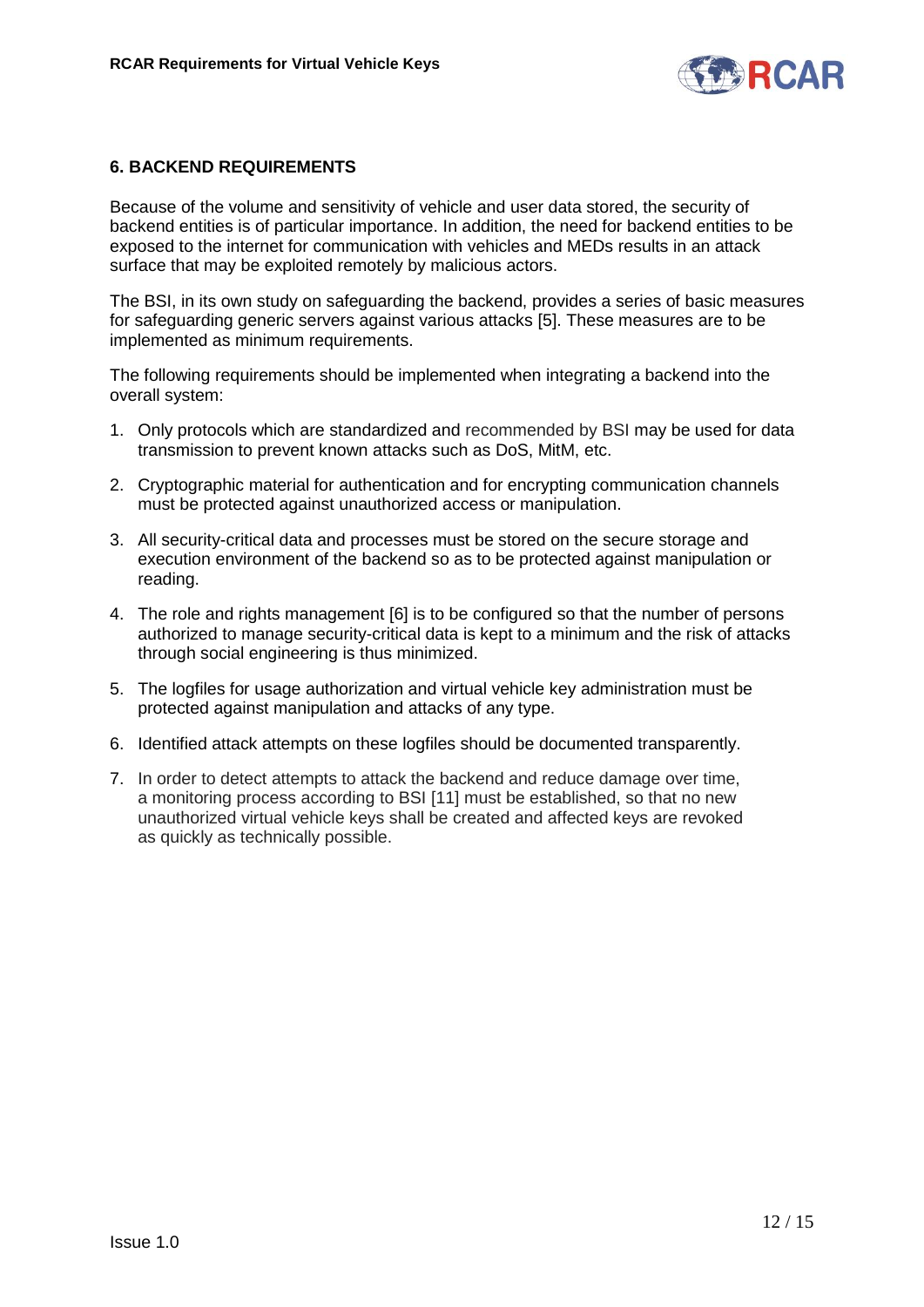

## **7. FORENSIC REQUIREMENTS**

Vehicle thefts represent a significant source of auto insurance claims, and the ability to investigate theft cases is of primary importance to insurers. Vehicle manufacturers also have a vested interest in maintaining the ability to conduct thorough theft investigations for diagnostic purposes and for product liability defense. Thus the vehicle manufacturer and any service providers contributing to the VVK system should make every effort to collect appropriate log messages and system state information and retain it for a reasonable period.

The following requirements are imposed on the *forensic* process:

- 1. Logs and system state data which clearly record the issuance and revocation of VVK should be stored on a backend entity.
- 2. Particularly in the case of legal disputes, logs and system state data should be retained for a period of at least 200 working days.
- 3. To avoid fraudulent or improper use of the usage authorization, it must be possible to deactivate a VVK (or all registered VVK) and to offer the following options:
	- 3.1. Deactivation by the customer by means of their customer account.
	- 3.2. Deactivation by the vehicle manufacturer or a service provider on behalf of the customer.
- 4. In the event of a reported theft, an immediate revocation of all issued VVK must be possible.
- 5. Revocation of any VVK must be immediately communicated to all appropriate entities.
- 6. The system should receive and log an acknowledgement of the status of the revocation from each other entity in the system. In cases where one or more entities is offline or otherwise unable to perform the revocation, a *pending* or *failed* status must be recorded transparently, in a non-proprietary format.
- 7. Logs and system state data must be stored in immutable form to prevent subsequent manipulation by third parties.
- 8. OEM reports must transparently and clearly reproduce a forensic record to protect the customer from false suspicion.
- 9. From the point of view of forensics, a reporting process similar to the US-CERT process [\[12\]](#page-14-6) is to be established in order to ensure the transparency of attack attempts and the IT security of connected and security-critical functions.
- 10. The forensic data set plays a decisive role in the plausibility check and resolution of a total theft and should contain the following information, with associated accurate timestamps:
	- 10.1. User registrations
	- 10.2. Issuance of VVK, including key type (e.g. multi-key, card key, temporary), along with current total number of valid keys
	- 10.3. Most recent authorization to perform access functions, with location data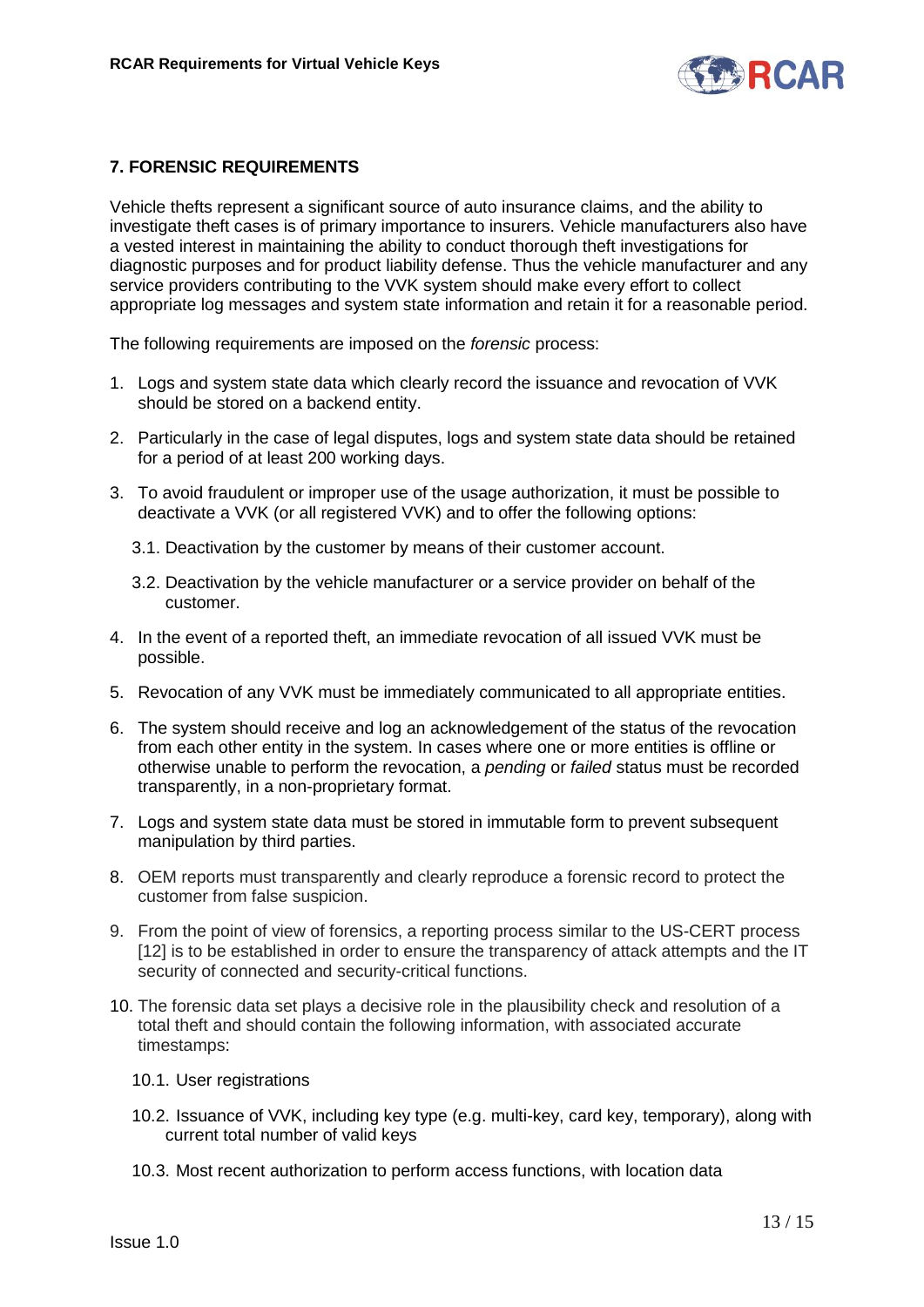

- 10.4. Most recent authorization to perform driving functions, with location data
- 10.5. Revocation of VVK, along with current total number of valid keys
- 10.6. Revocation notice sent to each system entity
- 10.7. Revocation acknowledgement received from each system entity